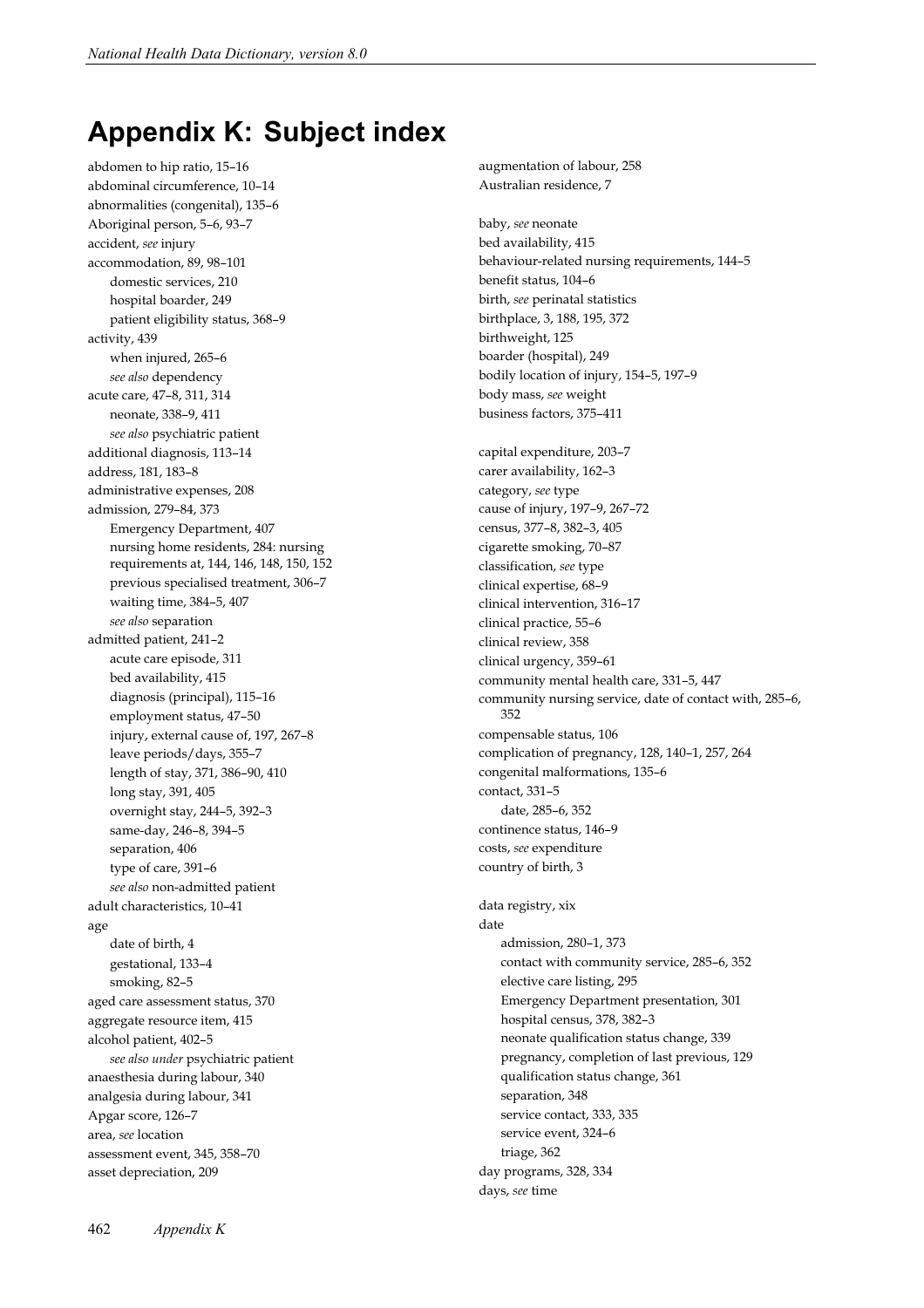death, 130, 138, 274–5 delivery of baby, 257–60 delivery of service, *see* service delivery demographic characteristic, 1, 3–9 dentistry, 52 Department of Veterans' Affairs file number, 251 departure status, 353–4 dependency, 159–63, 370 nursing home resident, 144–53 depreciation, 209 description of injury event, 273 diagnosis, 111–22 diagnosis related group, 117–18 discharge, *see* separation doctor, *see* medical practitioner domestic services, 210 drug patient, 402–5 *see also under* psychiatric patient drug supplies, 211 duration, *see* time elective care, 287–99 elective surgery, 289–99, 320–3, 377–85, 448 surgical specialty, 68–9 urgency, 359–61 electricity, fuel and power, 210 Emergency Department, 300–4 departure status, 353–4 service event date, 326–7 triage, 362–5 waiting times, 407–8, 449 employment, 45–69 labour costs, 52, 223, 225–8 employment establishments, 190–1 employment status, 47–50 health professionals, 57–9 enabling factors, 413–20 entity definitions, 426–37 episode of care, 311–15 *see also* acute care; admission; separation establishment, 165–79, 439 expenditure (resource use), 201–28, 416–20, 440–3 geographical location, 185–7 identifiers, 171–4 sector, 189–91 teaching status, 175–6 type, 167–70, 190–1 *see also* hospital; institutional health care ethnic subpopulations, 3, 7, 5–6, 93–7 event, 253–373 exit/leave from service event, 345, 347–57 expected outcome, 233–5 expenditure, 201–28, 416–20, 440–3 extended wait patient, 379 external cause of injury, 197–9, 267–72

faeces continence status, 146–7 female, 8–9

finance, 201–28, 416–20, 440–3 compensable status, 106 hospital insurance status, 102–3 first contact, date of, 285–6 foetal death (stillbirth), 130, 138, 275 food supplies, 212 format for data element definitions, 423–5 fuel and power, 210 full-time equivalent staff, 213–14 functional profile, nursing home resident, 150–1 functional wellbeing, 109, 159–63 gender, *see* sex geographical location, *see* location gestational age, 133–4 goal of care, 233–5 government pension status, 104–5 gross capital expenditure, 205–6 group sessions, 329–30 health and welfare policy/plan, 375–411 health and welfare service event, 277–373 health and wellbeing, 109–63 health care, 10–41, 70–87, 231–2 *see also* health service; institutional health care health expenditure, 201–28, 416–20, 440–3 health insurance, 102–3 health labour force, 51–69, 449 employment establishment, 190–1 staff, 213–14, 438: salaries and wages, 225–6 *see also* medical practitioner; nursing health outcome, 231–2 health service assessment event, 368–9 event, 316–17 goal of care, 233–5 location (address), 185–7 organisation, 167–70, 174–9 health status, 109–63 height, 23–30 hip circumference, 31–4 hip to abdomen ratio, 15–16 hospital, 192–4 boarder, 249 census, 377–8, 382–3, 405 length of stay in, 371, 386–90, 410 visiting medical officers, payments to, 223 waiting lists, 290–9, 320–3, 377–85 *see also* Emergency Department; patient; *see also under* establishment; institutional health care hospital insurance status, 102–3 hostel non-admitted patient care, 401 hours, *see* time housing, 98–101 human intent, in injury or poisoning, 269–70 human resources, *see* health labour force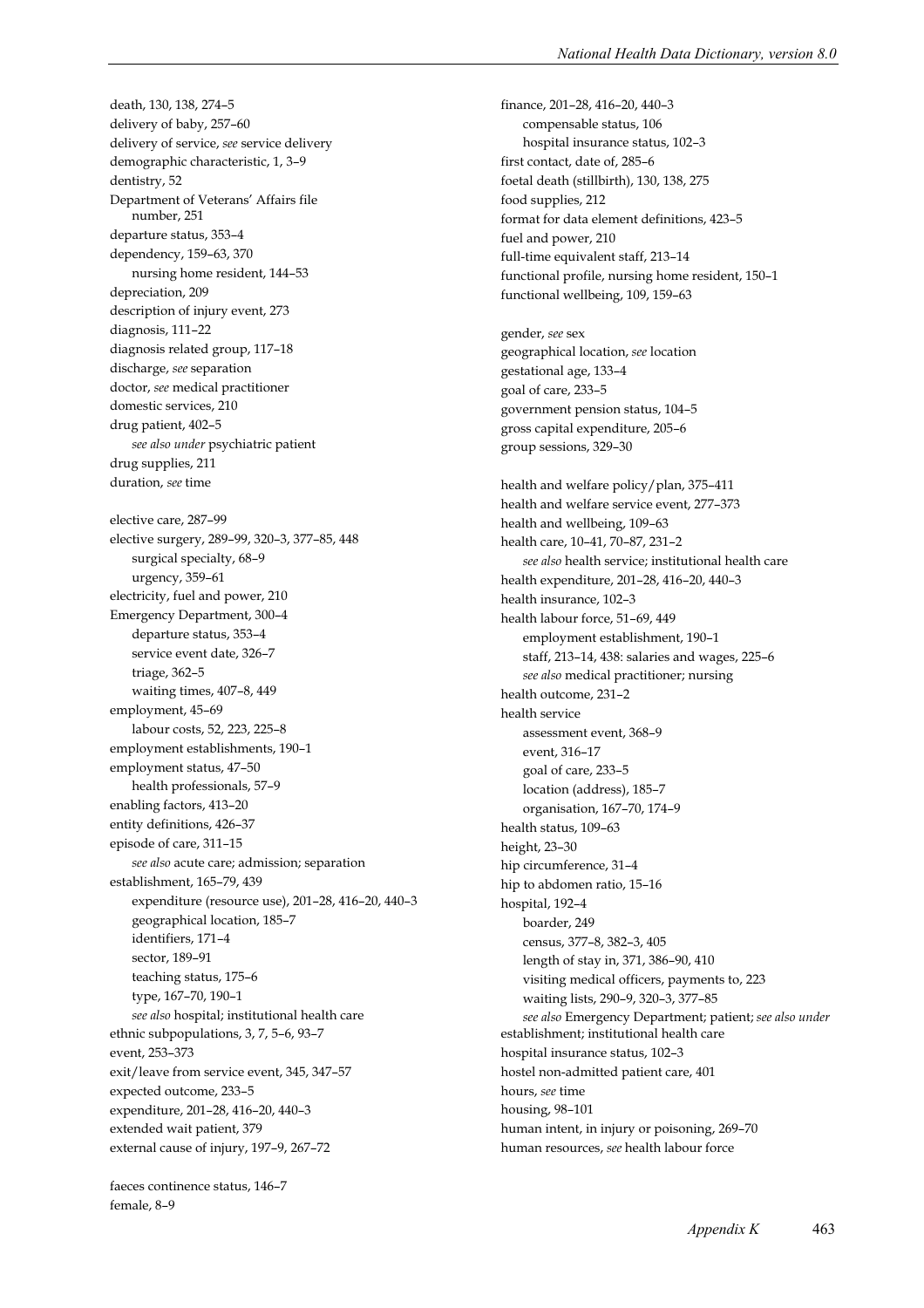identifiers establishment, 171–4 person, 239, 250–1 immigrant, 3, 7, 93–7 income of establishment, 416–20 incontinence, 146–9 indigenous population, 5–6, 93–7 indirect health care expenditure, 215–16 individual session, 330 induction of labour, 259 industry sector of establishment, 189–91 infant weight, 137 *see also* neonate informal home care, 162–3 injury, 45, 154–8, 197–9, 265–73, 450 institutional health care, 444–6 accommodation, 98–101 assessment event, 358, 362–5 labour, 51 location setting, 189–94 organisation, 171–3, 189–91 outcome, 231–2 performance indicator, 377, 388–96, 405, 409–10 physical wellbeing, 113–14, 117–20, 135 planning event, 371 recipient role, 240–51 resource factors, 415 service event, 311–15, 318–19, 324–30, 336–8: entry into, 279–83, 287–90, 300–5; exit from, 347–50, 353–7 *see also* hospital; nursing home resident; psychiatric patient; surgery insurance/benefit characteristic, 89, 102–6 intensive care unit, 193–4, 336 intent, 269–70, 371–2 inter-hospital same-day contracted patient, 248 interest payments, 217 interpreter service, 97 intervention, 316–17, 342–4 ISO/IEC 11179-based standards, 423–5

job classification, 52–4

kitchen expenses, 210 Knowledgebase, xix, 456–61

labour (in birth), 256–9, 340–1 labour characteristic, 43, 45–69 labour costs, 52, 223, 225–8 labour force, 45–50 *see also* health labour force language, 93–7 last contact, date of, 352 leave periods/days, 355–7 legal characteristic, 89, 107–8 length of time, *see* time level of care, 366–7 lifestyle characteristic, 43, 70–87 live birth, 138, 255

location, 181–99 birthplace, 3, 188, 195, 372 injury, on body, 154–5 long stay patient, 391, 405 main injury, 154–8 maintenance and repairs, 224 major diagnostic category, 119–20 male, 8–9 malformations (congenital), 135–6 marital status, 91–2 measurement (physical), 10–41 medical and surgical supplies, 211, 218 medical practitioner, 52 clinical practice, 55 clinical review, 358 hours worked/on-call, 60–5 specialty, 68–9 staff, 213–14 visiting medical officers, 223 Medicare number, 250 men, 8–9 menstrual period (last), first day of, 131 mental health, 107–8, 446–7 legal status, 107–8 non-admitted patient, 402–4 service contact, 331–5 *see also* psychiatric patient mental state of nursing home resident, 144–5 method, *see* type migrant, 3, 7, 93–7 mode, *see* type morbidity maternal, 132, 140 neonatal, 124, 126–7, 336, 338–9, 411 mortality, 130, 138, 274–5 mother, *see* perinatal statistics multiple births, 262–3 narrative description of injury event, 273 National Health Data Committee, xviii, 421–2 National Health Information Knowledgebase, xix National Health Information Model, *foldout preceding p. 1*, 426–37 National Minimum Data Sets, xix–xx, 444–51 neonate, 123, 138, 255, 314 birthplace, 188, 195, 372 death, 274 morbidity, 124, 126–7, 336, 338–9, 411 weight, 125, 137 net capital expenditure, 207 non-admitted patient, 243 Emergency Department, 300–4 injury, 156–8, 198–9, 271–2

type of care, 397–404 non-elective care, 288 non-residential establishment, *see* establishment

mental health care, 328–35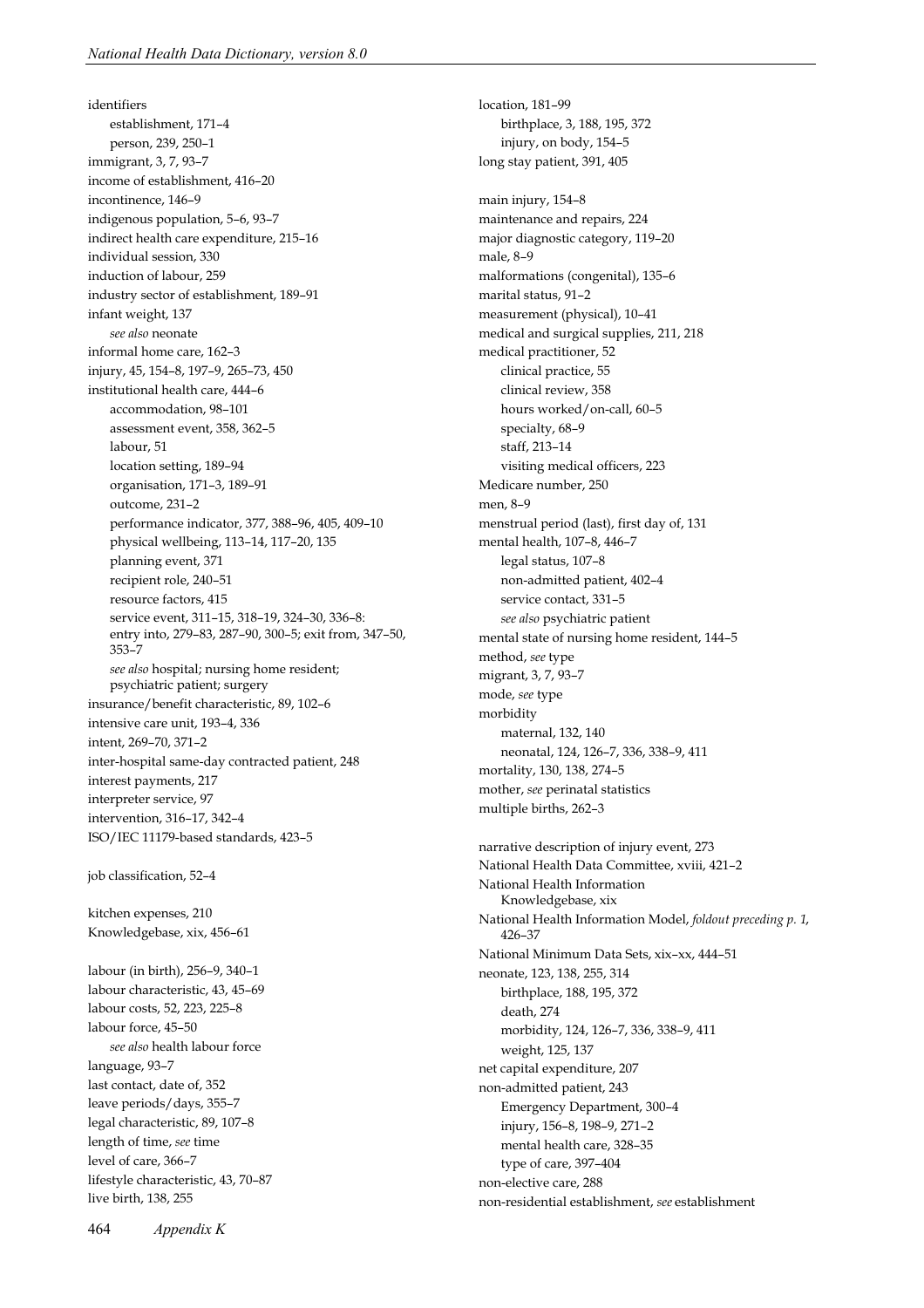non-salary operating costs, 219–20 number birth plurality, 262–3 cigarettes consumed, 72–3 data elements, 452–61 establishments, 173 leave periods/days, 355–7 Medicare, 250 service contacts, 334–5 Veterans' Affairs file, 251 nursing, 52–3 clinical practice, 55–6 community service, contact with, 285–6, 352 diagnosis, 121–2 intervention, 342–4 nursing home resident requirements, 144–53 staff, 213–14 nursing home non-admitted patient, 401 nursing home resident, 144–53, 405 admission type, 284 level of care, 366–7 location immediately prior to admission, 196 pension status, 104 obesity, *see* weight obstetrics, *see* perinatal statistics occasions of service, 409 occupation, 45–6 *see also* health labour force occupational health, 45–6, 66–7, 106, 265–6 on-call hours by medical practitioner, 62 onset of labour, 256 operating theatre time, 337 operation, *see* surgery organisation, 165–79, 181, 189–91 *see also* establishment outcome, 229–35 outpatient, *see* non-admitted patient overdue patient, 380–1 overnight stay patient, 244–5, 392–3 overweight, *see* weight palliative care, 314, 450 party characteristic, 1–179 party role, 237–51 patient, 240–8, 405 accommodation eligibility status, 368–9 extended wait, 379 listing status, 296–7 revenue, 416–17 transport, 215, 222 overdue, 380–1 *see also* admitted patient; non-admitted patient; nursing home resident patient care, 391–404 hours worked by medical practitioner, 63 patient days, 386–90 payments to visiting medical officers, 223 pension status, 104–5

performance indicator, 375–411 perinatal period, 139 perinatal statistics, 123–43, 255–64, 274–5, 314, 338–41, 451 *see also* neonate perineal status, 140 period of time, *see* time person characteristic, 1–108 person event, 253–75 person identifier, 239, 250–1 person's usual residence, 183–4 pharmacy, 53 physical characteristic, 1, 10–41 physical wellbeing, 109, 111–58 physiotherapy, 53 place, *see* location planning event, 345, 371–3 plural births, 262–3 podiatry, 53 poisoning, *see* injury postpartum complication, 141 power and fuel, 210 preferred language, 93–7 pregnancy, *see* perinatal statistics presentation at birth, 261 presentation at Emergency Department, 300–4 previous pregnancies, 129–30, 142–3 principal diagnosis, 115–16 principal role of health professional, 66–7 private health insurance, 102–3 procedure, 318–23 professional, *see* health labour force; occupation psychiatric patient, 107–8, 405, 446 care days, 388–90 day program attendance, 328, 334 employment status, 47–50 non-admitted care, 402–4 pension status, 105 referral to further care, 351 source of referral, 305 public health, 10–41, 66–7, 70–87 qualification status, 338–9 quantity, *see* number quitting smoking, 84–7 recipient role, 237–51 recoveries of expenditure, 418–19 recurrent expenditure, 201, 208–28 referral to further care, 305, 351 region code, 174 rehabilitation care, 314 removal from waiting list, 298–9 repairs and maintenance, 224 request for/entry into service event, 277–307 residence, 183–4

in Australia, 7 residential establishment, *see* establishment resource use, 201–28, 416–20, 440–3